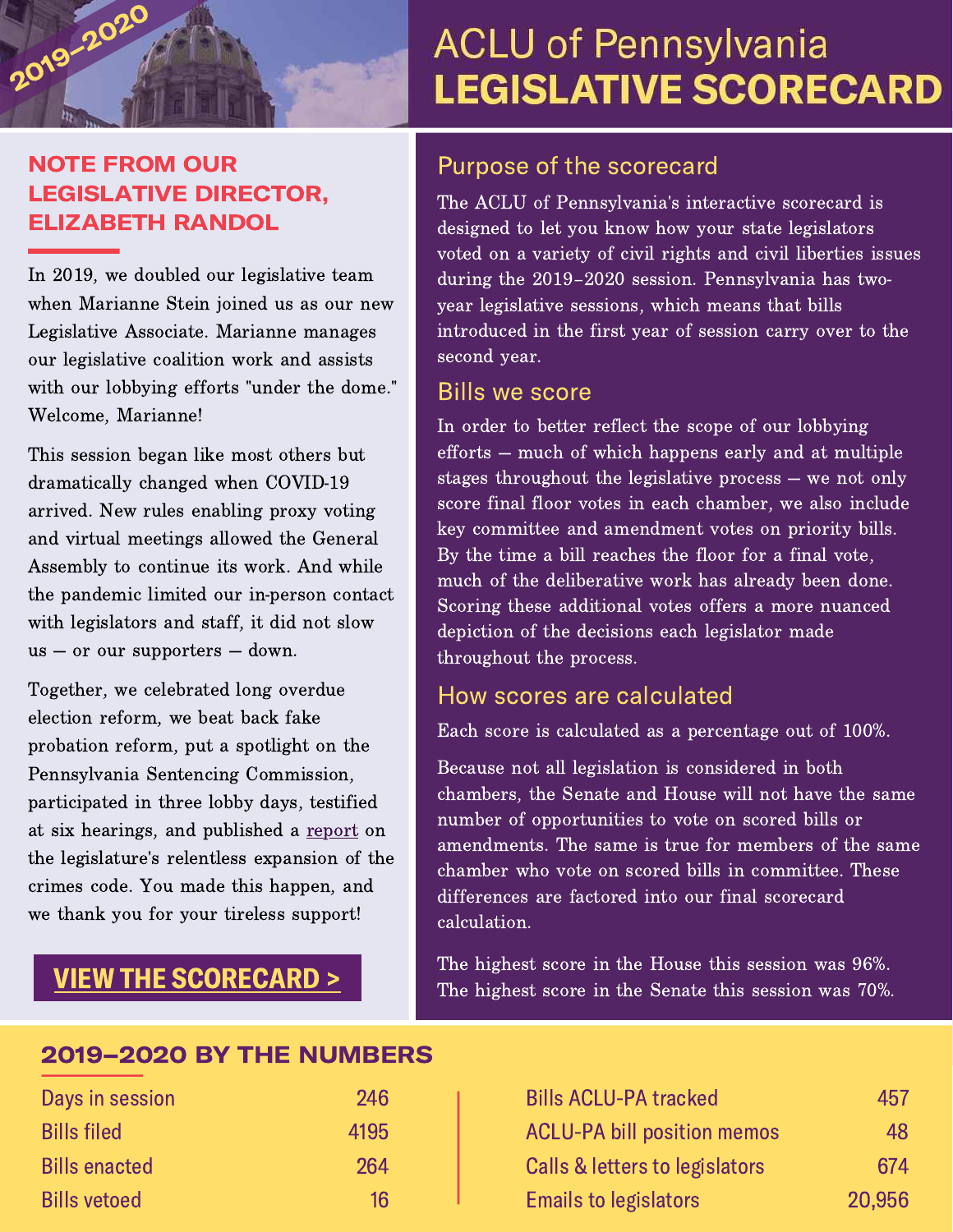| <b>Senator</b>         | <b>PA Chamber</b> | <b>Party</b>            | <b>Senate District</b> | <b>ACLU-PA Score</b><br>% out of 100 |
|------------------------|-------------------|-------------------------|------------------------|--------------------------------------|
| Haywood, Arthur        | Senate            | D                       | $SD-4$                 | 70.3%                                |
| Muth, Katie            | Senate            | D                       | SD-44                  | 69.7%                                |
| Street, Sharif         | Senate            | D                       | $SD-3$                 | 64.5%                                |
| Leach, Daylin          | Senate            | D                       | $SD-17$                | 61.3%                                |
| Arnold, David          | Senate            | R                       | SD-48                  | 61.1%                                |
| Williams, Lindsey      | Senate            | D                       | SD-38                  | 60.6%                                |
| Hughes, Vincent        | Senate            | D                       | $SD-7$                 | 59.7%                                |
| Kearney, Timothy       | Senate            | D                       | $SD-26$                | 59.7%                                |
| Iovino, Pamela         | Senate            | D                       | $SD-37$                | 58.6%                                |
| Blake, John            | Senate            | D                       | SD-22                  | 58.1%                                |
| Boscola, Lisa          | Senate            | D                       | $SD-18$                | 58.1%                                |
| Costa, Jay             | Senate            | D                       | $SD-43$                | 58.1%                                |
| Schwank, Judith        | Senate            | D                       | $SD-11$                | 58.1%                                |
| Williams, Anthony      | Senate            | D                       | $SD-8$                 | 57.6%                                |
| Farnese, Lawrence      | Senate            | D                       | $SD-1$                 | 56.2%                                |
| Dinniman, Andrew       | Senate            | D                       | SD-19                  | 54.8%                                |
| Laughlin, Daniel       | Senate            | R                       | SD-49                  | 54.8%                                |
| Tartaglione, Christine | Senate            | D                       | $SD-2$                 | 54.8%                                |
| Collett, Maria         | Senate            | D                       | $SD-12$                | 54.4%                                |
| Baker, Lisa            | Senate            | R                       | $SD-20$                | 53.1%                                |
| Argall, David          | Senate            | R                       | SD-29                  | 51.6%                                |
| Aument, Ryan           | Senate            | R                       | $SD-36$                | 51.6%                                |
| Brooks, Michele        | Senate            | R                       | SD-50                  | 51.6%                                |
| Browne, Patrick        | Senate            | R                       | $SD-16$                | 51.6%                                |
| Corman, Jake           | Senate            | R                       | $SD-34$                | 51.6%                                |
| Fontana, Wayne         | Senate            | D                       | SD-42                  | 51.6%                                |
| Hutchinson, Scott      | Senate            | $\overline{\mathsf{R}}$ | $SD-21$                | 51.6%                                |
| Killion, Thomas        | Senate            | R                       | $SD-9$                 | 51.6%                                |
| Mensch, Bob            | Senate            | R                       | $SD-24$                | 51.6%                                |
| Scavello, Mario        | Senate            | R                       | SD-40                  | 51.6%                                |
| Tomlinson, Robert      | Senate            | R                       | $SD-6$                 | 51.6%                                |
| Vogel, Elder           | Senate            | R                       | SD-47                  | 51.6%                                |
| Ward, Kim              | Senate            | R                       | SD-39                  | 51.6%                                |
| Yudichak, John         | Senate            | I                       | $SD-14$                | 51.6%                                |
| DiSanto, Giovanni      | Senate            | R                       | $SD-15$                | 51.5%                                |
| Phillips-Hill, Kristin | Senate            | R                       | $SD-28$                | 51.5%                                |
| Stefano, Patrick       | Senate            | R                       | $SD-32$                | 51.5%                                |
| Ward, Judith           | Senate            | R                       | SD-30                  | 51.5%                                |
| Bartolotta, Camera     | Senate            | R                       | $SD-46$                | 50%                                  |
| Gordner, John          | Senate            | R                       | $SD-27$                | 50%                                  |
| Langerholc, Wayne      | Senate            | R                       | $SD-35$                | 50%                                  |
| Martin, Scott          | Senate            | R                       | $SD-13$                | 50%                                  |
| Mastriano, Douglas     | Senate            | R                       | $SD-33$                | 50%                                  |
| Regan, Michael         | Senate            | R                       | SD-31                  | 50%                                  |
| Sabatina, John         | Senate            | D                       | $SD-5$                 | 50%                                  |
| Santarsiero, Steven    | Senate            | D                       | $SD-10$                | 50%                                  |
| Scarnati, Joseph       | Senate            | R                       | $SD-25$                | 50%                                  |
| Yaw, Gene              | Senate            | R                       | $SD-23$                | 50%                                  |
| Pittman, Joseph        | Senate            | R                       | SD-41                  | 48.1%                                |
| Brewster, James        | Senate            | D                       | $SD-45$                | 46.8%                                |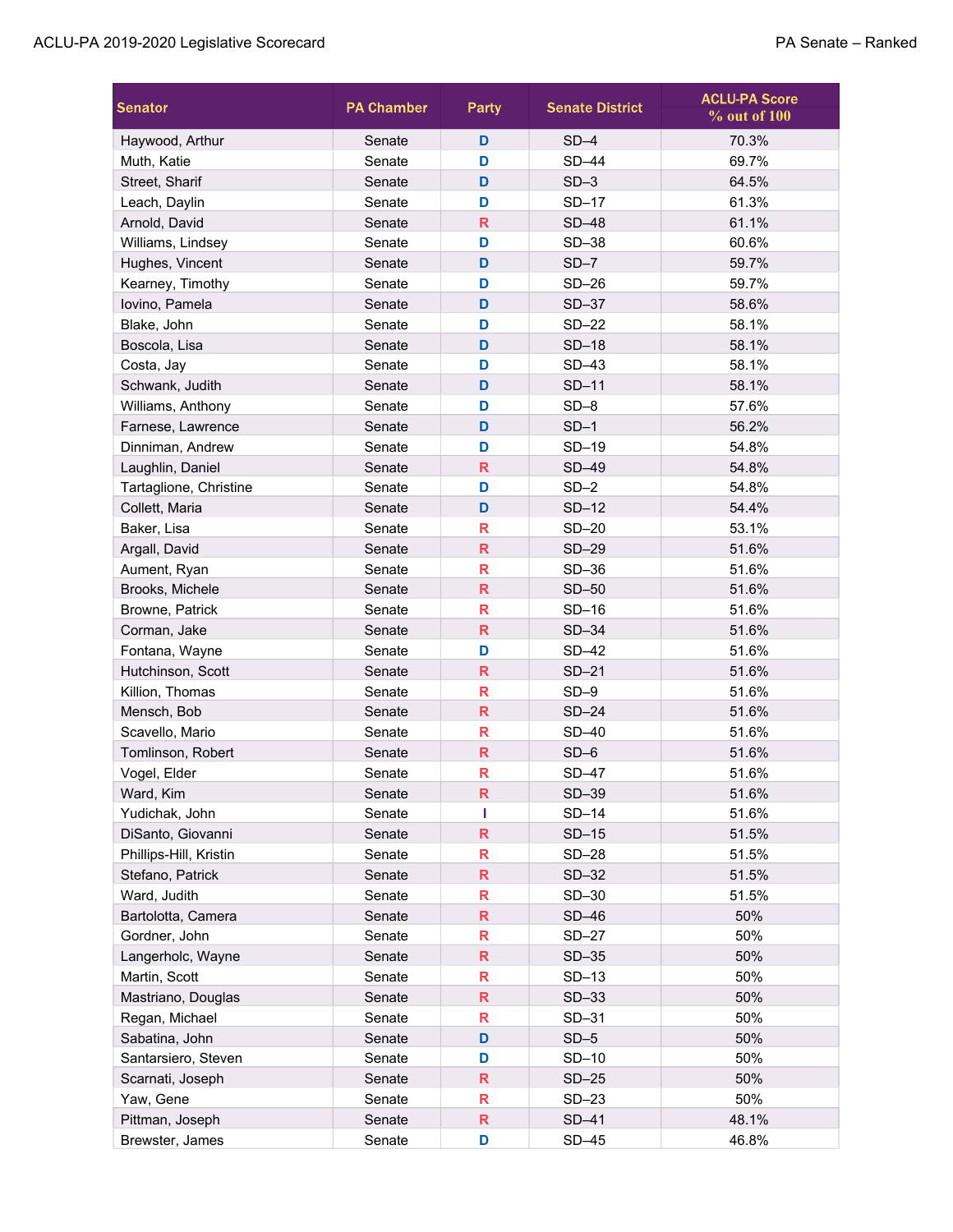| <b>Representative</b> | <b>PA Chamber</b> | Party | <b>House District</b> | <b>ACLU-PA Score</b><br>% out of 100 |
|-----------------------|-------------------|-------|-----------------------|--------------------------------------|
| Rabb, Christopher     | House             | D     | HD-200                | 96.3%                                |
| Vitali, Greg          | House             | D     | HD-166                | 93.8%                                |
| Lee, Summer           | House             | D     | $HD-34$               | 93.5%                                |
| Burgos, Danilo        | House             | D     | HD-197                | 87.5%                                |
| Miller, Dan           | House             | D     | $HD-42$               | 87%                                  |
| DeLissio, Pamela      | House             | D     | HD-194                | 85.7%                                |
| Green, Gwendolyn      | House             | D     | HD-190                | 85.7%                                |
| Fiedler, Elizabeth    | House             | D     | HD-184                | 85.4%                                |
| Innamorato, Sara      | House             | D     | $HD-21$               | 85.4%                                |
| Sims, Brian           | House             | D     | HD-182                | 83.7%                                |
| Dawkins, Jason        | House             | D     | HD-179                | 83.3%                                |
| Gainey, Edward        | House             | D     | $HD-24$               | 82.3%                                |
| Wheatley, Jake        | House             | D     | $HD-19$               | 82.3%                                |
| Hohenstein, Joseph    | House             | D     | HD-177                | 81.6%                                |
| Isaacson, Mary        | House             | D     | $HD-175$              | 81.2%                                |
| McCarter, Stephen     | House             | D     | $HD-154$              | 79.6%                                |
| Roebuck, James        | House             | D     | HD-188                | 79.2%                                |
| Daley, Mary Jo        | House             | D     | HD-148                | 77.5%                                |
| Fitzgerald, Isabella  | House             | D     | $HD-203$              | 77.5%                                |
| Frankel, Dan          | House             | D     | $HD-23$               | 77.5%                                |
| Kinsey, Stephen       | House             | D     | HD-201                | 77.5%                                |
| Cephas, Morgan        | House             | D     | HD-192                | 77.1%                                |
| Sanchez, Ben          | House             | D     | $HD-153$              | 77.1%                                |
| Kirkland, Brian       | House             | D     | HD-159                | 76%                                  |
| Kenyatta, Malcolm     | House             | D     | HD-181                | 76.5%                                |
| McClinton, Joanna     | House             | D     | HD-191                | 76.5%                                |
| Bullock, Donna        | House             | D     | HD-195                | 75%                                  |
| Schweyer, Peter       | House             | D     | $HD-22$               | 75%                                  |
| Harris, Jordan        | House             | D     | HD-186                | 75.5%                                |
| Solomon, Jared        | House             | D     | HD-202                | 75.5%                                |
| Youngblood, Rosita    | House             | D     | HD-198                | 74.5%                                |
| Davidson, Margo       | House             | D     | HD-164                | 72.9%                                |
| Davis, Austin         | House             | D     | $HD-35$               | 70.8%                                |
| Otten, Danielle       | House             | D     | $HD-155$              | 70.8%                                |
| Schlossberg, Michael  | House             | D     | $HD-132$              | 70.8%                                |
| Williams, Dan         | House             | D     | $HD-74$               | 70.8%                                |
| Zabel, Michael        | House             | D     | HD-163                | 70.4%                                |
| Briggs, Timothy       | House             | D     | HD-149                | 68.5%                                |
| Cruz, Angel           | House             | D     | HD-180                | 67.7%                                |
| Hill-Evans, Carol     | House             | D     | $HD-95$               | 67.7%                                |
| Boyle, Kevin          | House             | D     | HD-172                | 67.3%                                |
| Bradford, Matthew     | House             | D     | $HD-70$               | 67.3%                                |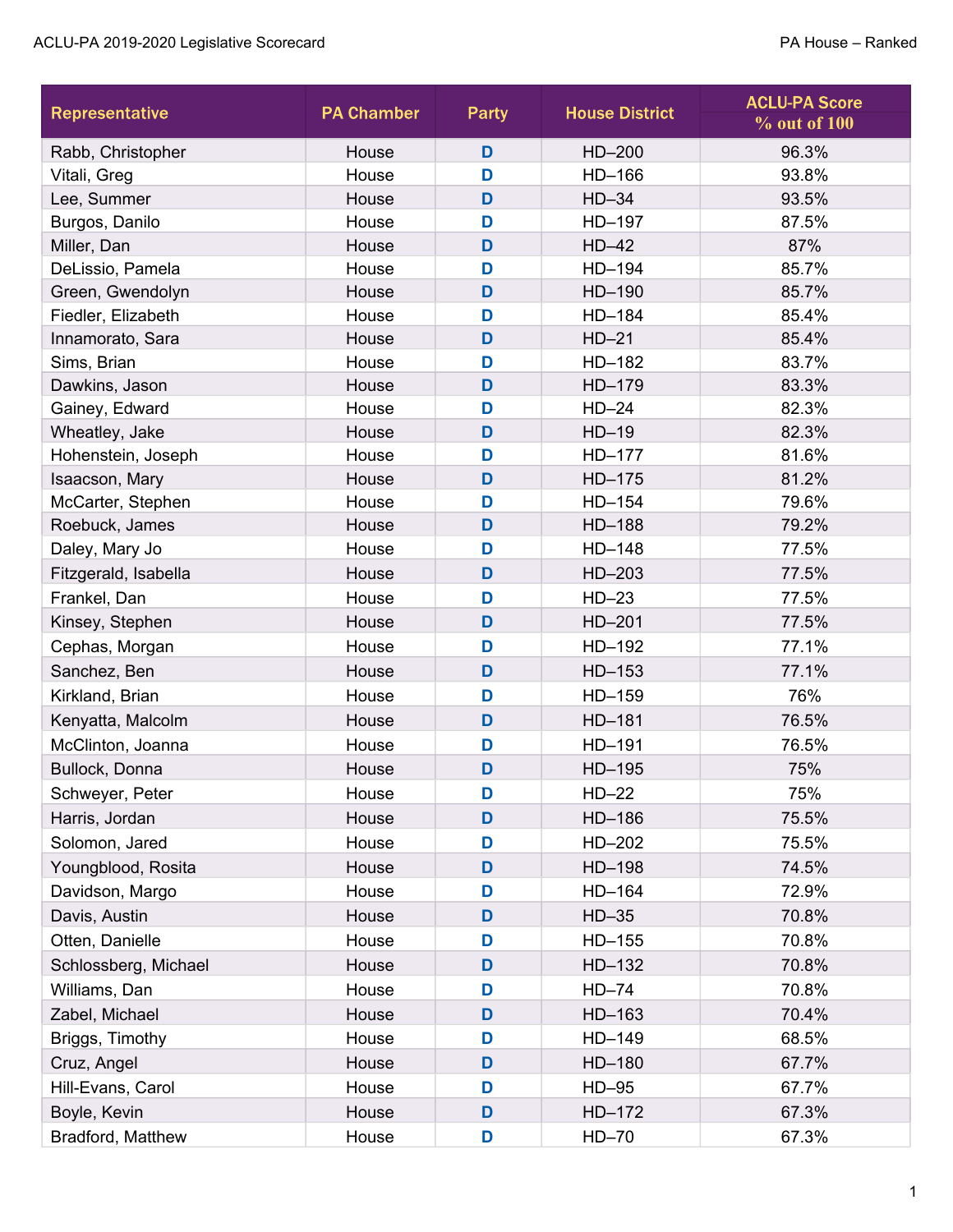| Representative      | <b>PA Chamber</b> | Party | <b>House District</b> | <b>ACLU-PA Score</b><br>% out of 100 |
|---------------------|-------------------|-------|-----------------------|--------------------------------------|
| Sturla, Michael     | House             | D     | $HD-96$               | 67.3%                                |
| Howard, Kristine    | House             | D     | HD-167                | 66.7%                                |
| Kim, Patty          | House             | D     | HD-103                | 66.7%                                |
| Ravenstahl, Adam    | House             | D     | $HD-20$               | 66.7%                                |
| Webster, Joseph     | House             | D     | $HD-150$              | 65.3%                                |
| Deasy, Daniel       | House             | D     | $HD-27$               | 64.6%                                |
| Donatucci, Maria    | House             | D     | HD-185                | 63.3%                                |
| Comitta, Carolyn    | Senate            | D     | HD-156                | 62.5%                                |
| Hanbidge, Liz       | House             | D     | $HD-61$               | 62.5%                                |
| McNeill, Jeanne     | House             | D     | HD-133                | 61.2%                                |
| Delloso, David      | House             | D     | HD-162                | 60.4%                                |
| Dermody, Frank      | House             | D     | $HD-33$               | 59.2%                                |
| Krueger, Leanne     | House             | D     | $HD-161$              | 58.3%                                |
| Warren, Perry       | House             | D     | $HD-31$               | 58.3%                                |
| Shusterman, Melissa | House             | D     | HD-157                | 57.4%                                |
| Pashinski, Eddie    | House             | D     | $HD-121$              | 56.2%                                |
| Rozzi, Mark         | House             | D     | $HD-126$              | 56.2%                                |
| Samuelson, Steve    | House             | D     | $HD-135$              | 56.2%                                |
| Madden, Maureen     | House             | D     | $HD-115$              | 55.2%                                |
| Neilson, Ed         | House             | D     | HD-174                | 55.2%                                |
| Ciresi, Joseph      | House             | D     | $HD-146$              | 55.1%                                |
| Flynn, Marty        | House             | D     | $HD-113$              | 54.2%                                |
| Freeman, Robert     | House             | D     | HD-136                | 54.2%                                |
| Mullins, Kyle       | House             | D     | $HD-112$              | 54.2%                                |
| O'Mara, Jennifer    | House             | D     | HD-165                | 54.2%                                |
| Conklin, Scott      | House             | D     | $HD-77$               | 53.1%                                |
| Driscoll, Michael   | House             | D     | HD-173                | 53.1%                                |
| Galloway, John      | House             | D     | HD-140                | 53.1%                                |
| Ullman, Wendy       | House             | D     | $HD-143$              | 53.1%                                |
| Caltagirone, Thomas | House             | D     | HD-127                | 52.1%                                |
| Malagari, Steve     | House             | D     | $HD-53$               | 52.1%                                |
| Matzie, Robert      | House             | D     | $HD-16$               | 52.1%                                |
| Merski, Bob         | House             | D     | $HD-2$                | 52.1%                                |
| Harkins, Patrick    | House             | D     | $HD-1$                | 51%                                  |
| Davis, Tina         | House             | D     | $HD-141$              | 50%                                  |
| Goodman, Neal       | House             | D     | $HD-123$              | 49%                                  |
| DeLuca, Anthony     | House             | D     | $HD-32$               | 47.9%                                |
| Markosek, Brandon   | House             | D     | $HD-25$               | 47.9%                                |
| Sappey, Christina   | House             | D     | HD-158                | 47.9%                                |
| Tomlinson, Kathleen | House             | R     | $HD-18$               | 47.6%                                |
| Carroll, Michael    | House             | D     | HD-118                | 46.9%                                |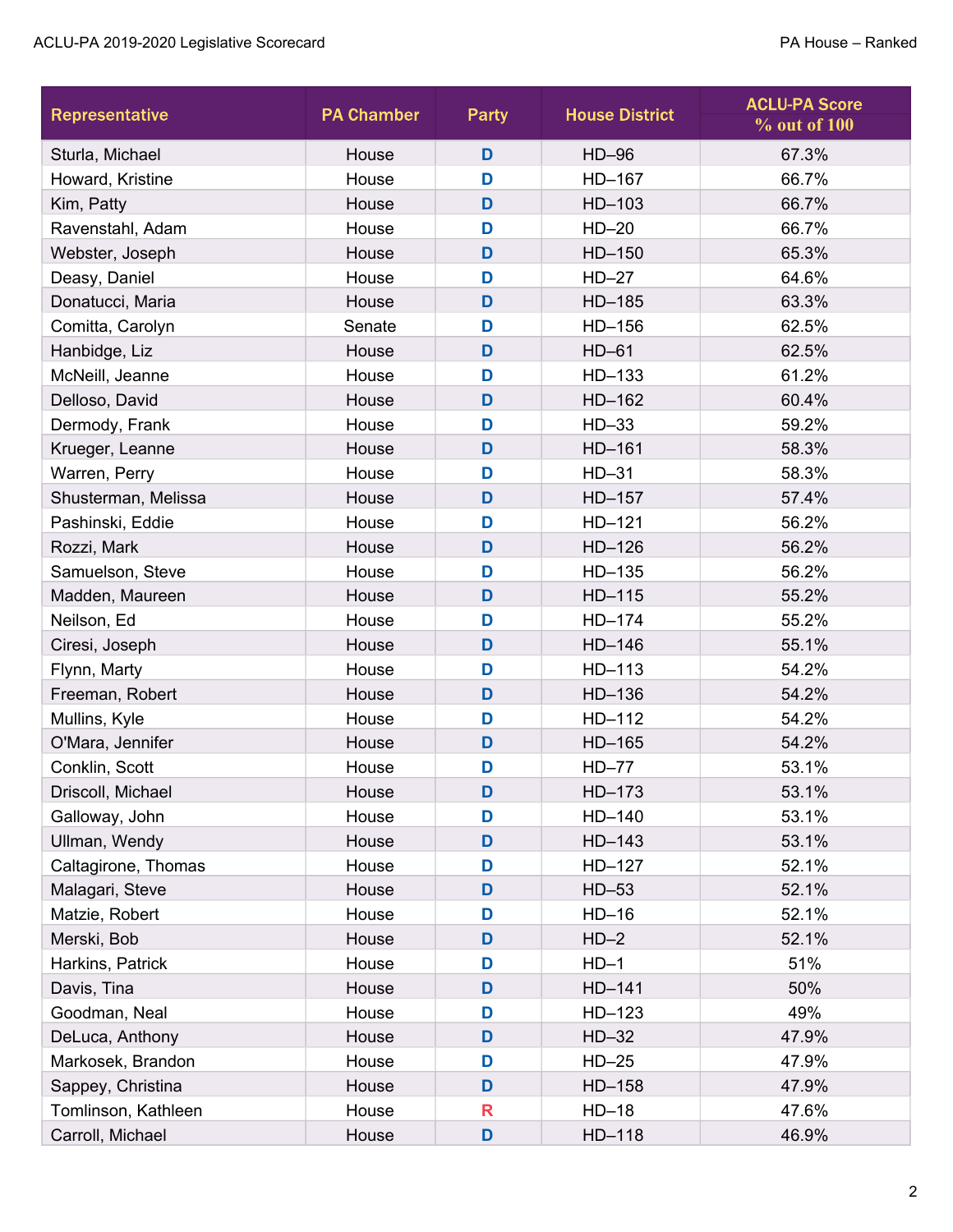| Representative       | <b>PA Chamber</b> | Party                   | <b>House District</b> | <b>ACLU-PA Score</b><br>$%$ out of $100$ |
|----------------------|-------------------|-------------------------|-----------------------|------------------------------------------|
| Bizzarro, Ryan       | House             | D                       | $HD-3$                | 46.3%                                    |
| Kulik, Anita         | House             | D                       | $HD-45$               | 45.8%                                    |
| Readshaw, Harry      | House             | D                       | $HD-36$               | 45.8%                                    |
| Kosierowski, Bridget | House             | D                       | HD-114                | 45.5%                                    |
| Petrarca, Joseph     | House             | D                       | $HD-55$               | 44.8%                                    |
| Mullery, Gerald      | House             | D                       | HD-119                | 44.4%                                    |
| Kortz, William       | House             | D                       | $HD-38$               | 43.8%                                    |
| Sainato, Christopher | House             | D                       | $HD-9$                | 43.8%                                    |
| Snyder, Pam          | House             | D                       | $HD-50$               | 43.8%                                    |
| Bonner, Timothy      | House             | $\mathsf{R}$            | $HD-8$                | 42.9%                                    |
| Rowe, David          | House             | R                       | $HD-85$               | 42.9%                                    |
| Burns, Frank         | House             | D                       | $HD-72$               | 41.7%                                    |
| Longietti, Mark      | House             | D                       | $HD-7$                | 41.7%                                    |
| Davanzo, Eric        | House             | $\overline{\mathsf{R}}$ | $HD-58$               | 38.1%                                    |
| Mako, Zachary        | House             | R                       | HD-183                | 36.5%                                    |
| Schemel, Paul        | House             | R                       | $HD-90$               | 36.1%                                    |
| Keller, Mark         | House             | R                       | HD-86                 | 32.3%                                    |
| Farry, Frank         | House             | $\mathsf{R}$            | $HD-142$              | 31.2%                                    |
| Polinchock, Todd     | House             | R                       | $HD-144$              | 31.2%                                    |
| Schroeder, Meghan    | House             | $\overline{\mathsf{R}}$ | $HD-29$               | 31.2%                                    |
| Mustello, Marci      | House             | R                       | $HD-11$               | 30%                                      |
| Lewis, Andrew        | House             | $\overline{\mathsf{R}}$ | $HD-105$              | 30.6%                                    |
| Schmitt, Louis       | House             | R                       | HD-79                 | 29.6%                                    |
| Hennessey, Tim       | House             | R                       | $HD-26$               | 29.2%                                    |
| Kaufer, Aaron        | House             | R                       | $HD-120$              | 29.2%                                    |
| Maloney, David       | House             | $\overline{\mathsf{R}}$ | HD-130                | 29.2%                                    |
| Murt, Thomas         | House             | R                       | HD-152                | 29.2%                                    |
| Puskaric, Michael    | House             | $\overline{\mathsf{R}}$ | $HD-39$               | 29.2%                                    |
| Quinn, Christopher   | House             | R                       | HD-168                | 29.2%                                    |
| Thomas, Wendi        | House             | $\overline{\mathsf{R}}$ | HD-178                | 29.2%                                    |
| Gabler, Matt         | House             | R                       | $HD-75$               | 28.6%                                    |
| Kail, Joshua         | House             | R                       | $HD-15$               | 28.6%                                    |
| Borowicz, Stephanie  | House             | R                       | $HD-76$               | 27.6%                                    |
| Brooks, Robert       | House             | R                       | $HD-54$               | 27.1%                                    |
| Cox, Jim             | House             | R                       | HD-129                | 27.1%                                    |
| Dunbar, George       | House             | $\overline{\mathsf{R}}$ | $HD-56$               | 27.1%                                    |
| Gillen, Mark         | House             | R                       | $HD-128$              | 27.1%                                    |
| Gregory, James       | House             | R                       | HD-80                 | 27.1%                                    |
| Jones, Paul          | House             | R                       | $HD-93$               | 27.1%                                    |
| Marshall, Jim        | House             | R                       | $HD-14$               | 27.1%                                    |
| Mehaffie, Thomas     | House             | R                       | HD-106                | 27.1%                                    |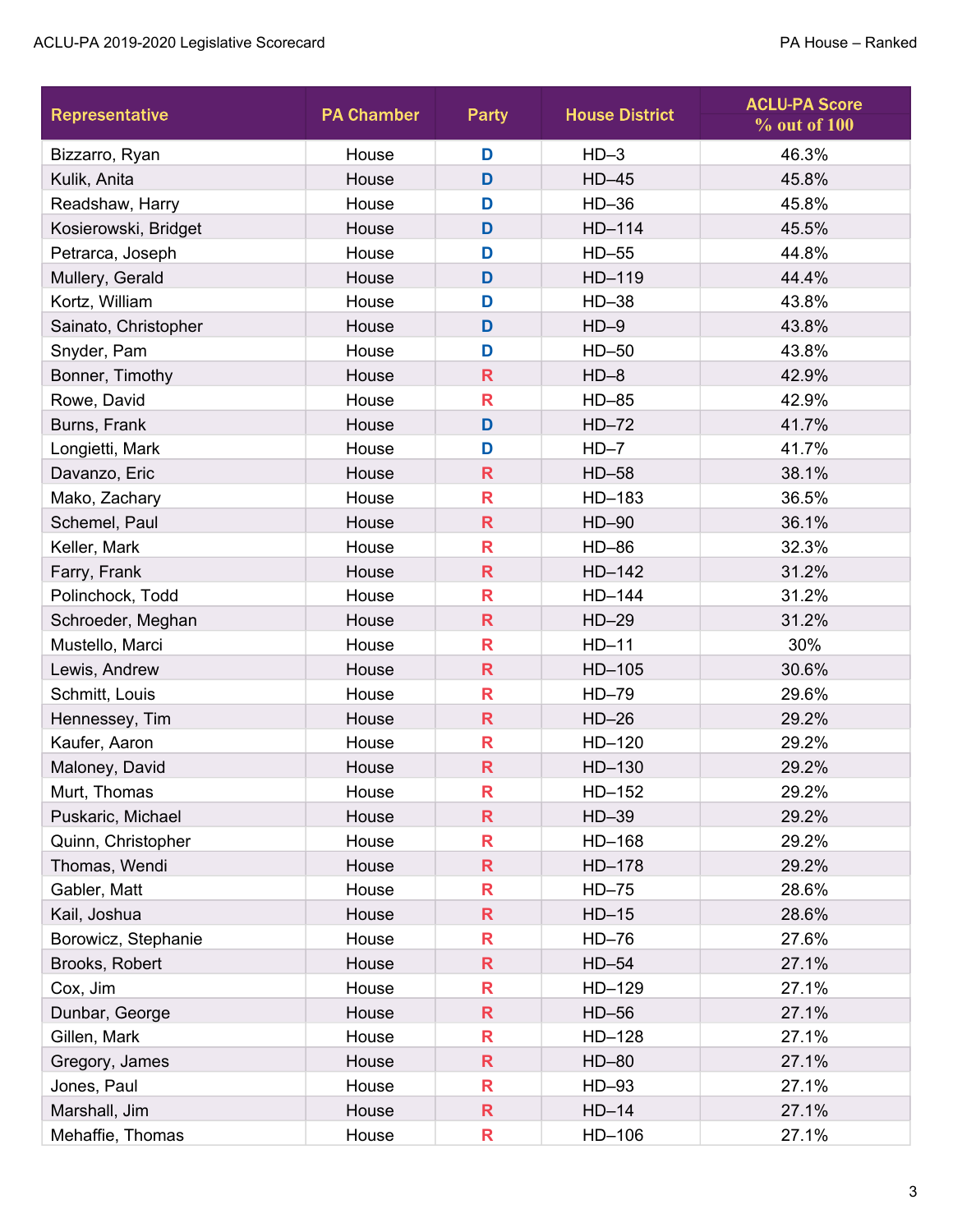| <b>Representative</b> | <b>PA Chamber</b> | Party                   | <b>House District</b> | <b>ACLU-PA Score</b><br>% out of 100 |
|-----------------------|-------------------|-------------------------|-----------------------|--------------------------------------|
| Nelson, Eric          | House             | $\overline{\mathsf{R}}$ | $HD-57$               | 27.1%                                |
| O'Neal, Timothy       | House             | $\overline{\mathsf{R}}$ | $HD-48$               | 27.1%                                |
| Ortitay, Jason        | House             | $\overline{\mathsf{R}}$ | $HD-46$               | 27.1%                                |
| Pyle, Jeffrey         | House             | R                       | $HD-60$               | 27.1%                                |
| Rader, Jack           | House             | $\overline{\mathsf{R}}$ | HD-176                | 27.1%                                |
| Sonney, Curtis        | House             | R                       | $HD-4$                | 27.1%                                |
| Simmons, Justin       | House             | $\overline{\mathsf{R}}$ | $HD-131$              | 26%                                  |
| Jozwiak, Barry        | House             | R                       | $HD-5$                | 26.9%                                |
| Stephens, Todd        | House             | $\overline{\mathsf{R}}$ | $HD-151$              | 26.9%                                |
| Benninghoff, Kerry    | House             | $\overline{\mathsf{R}}$ | HD-171                | 26.5%                                |
| Masser, Kurt          | House             | R                       | HD-107                | 26.5%                                |
| White, Martina        | House             | R                       | HD-170                | 26.5%                                |
| Causer, Martin        | House             | $\overline{\mathsf{R}}$ | $HD-67$               | 25%                                  |
| Cook, Donald          | House             | $\overline{\mathsf{R}}$ | HD-49                 | 25%                                  |
| Day, Gary             | House             | R                       | HD-187                | 25%                                  |
| Emrick, Joe           | House             | R                       | HD-137                | 25%                                  |
| Fritz, Jonathan       | House             | $\overline{\mathsf{R}}$ | HD-111                | 25%                                  |
| Gaydos, Valerie       | House             | $\overline{\mathsf{R}}$ | $HD-44$               | 25%                                  |
| Gleim, Barbara        | House             | $\overline{\mathsf{R}}$ | HD-199                | 25%                                  |
| Hahn, Marcia          | House             | R                       | HD-138                | 25%                                  |
| Mackenzie, Ryan       | House             | $\overline{\mathsf{R}}$ | $HD-134$              | 25%                                  |
| Metcalfe, Daryl       | House             | R                       | $HD-12$               | 25%                                  |
| Metzgar, Carl         | House             | $\overline{\mathsf{R}}$ | $HD-69$               | 25%                                  |
| Millard, David        | House             | R                       | HD-109                | 25%                                  |
| Owlett, Clint         | House             | R                       | HD-68                 | 25%                                  |
| Peifer, Michael       | House             | R                       | HD-139                | 25%                                  |
| Rapp, Kathy           | House             | R                       | $HD-65$               | 25%                                  |
| Rigby, James          | House             | R                       | $HD-71$               | 25%                                  |
| Roae, Brad            | House             | $\mathsf{R}$            | $HD-6$                | 25%                                  |
| Struzzi, James        | House             | R                       | $HD-62$               | 25%                                  |
| Tobash, Mike          | House             | R                       | $HD-125$              | 25%                                  |
| Wentling, Parke       | House             | R                       | $HD-17$               | 25%                                  |
| Ecker, Torren         | House             | R                       | HD-193                | 25%                                  |
| Sankey, Tommy         | House             | R                       | $HD-73$               | 25.5%                                |
| Topper, Jesse         | House             | R.                      | $HD-78$               | 25.4%                                |
| Mizgorski, Lori       | House             | R                       | $HD-30$               | 24%                                  |
| Toohil, Tarah         | House             | $\overline{\mathsf{R}}$ | $HD-116$              | 24.6%                                |
| Cutler, Bryan         | House             | R                       | HD-100                | 24.5%                                |
| Diamond, Russell      | House             | $\overline{\mathsf{R}}$ | $HD-102$              | 24.5%                                |
| Dush, Cris            | Senate            | R                       | HD-66                 | 24.5%                                |
| Grove, Seth           | House             | R                       | HD-196                | 24.5%                                |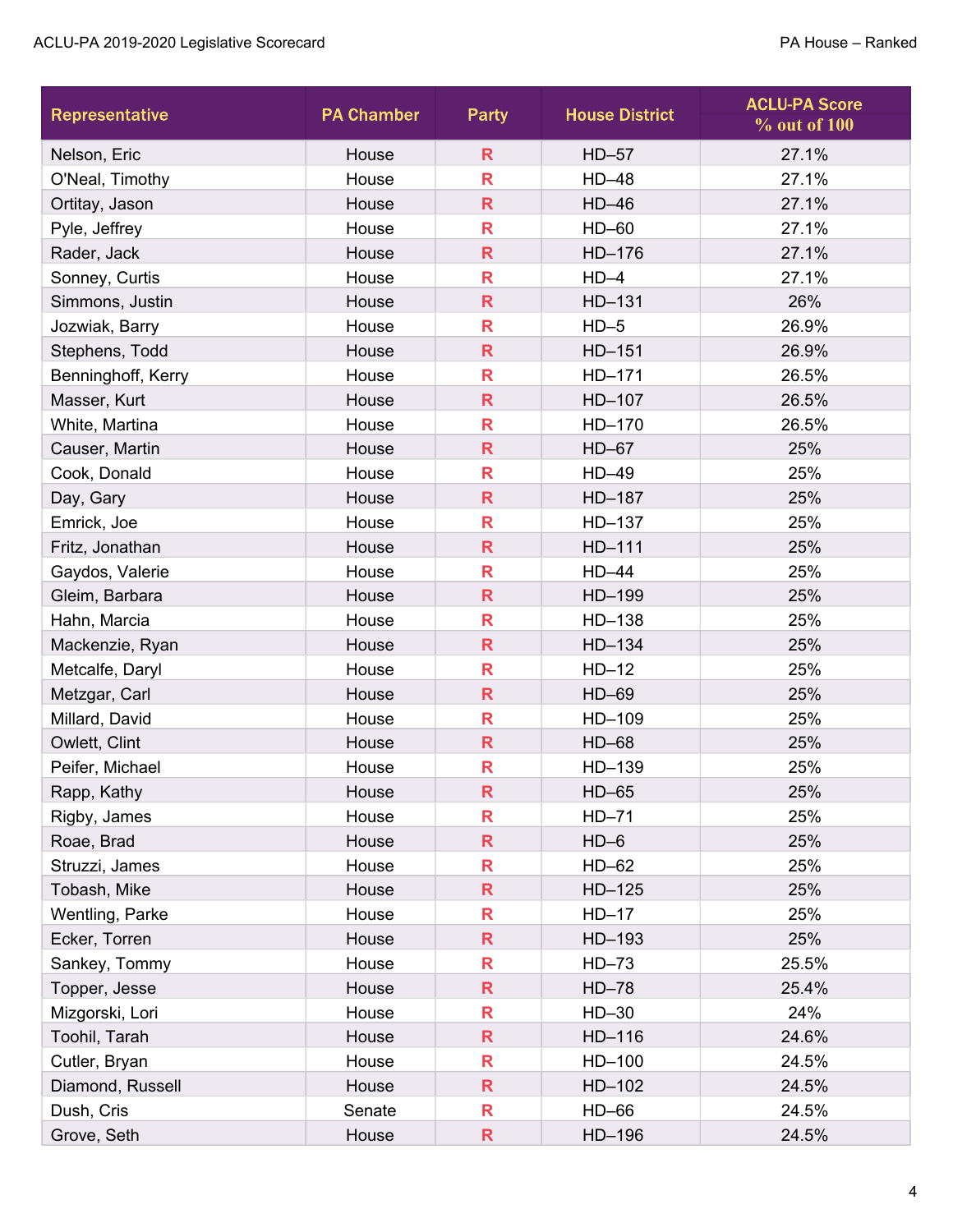| <b>Representative</b> | <b>PA Chamber</b> | Party                   | <b>House District</b> | <b>ACLU-PA Score</b><br>% out of 100 |
|-----------------------|-------------------|-------------------------|-----------------------|--------------------------------------|
| Keefer, Dawn          | House             | R                       | HD-92                 | 24.5%                                |
| Lawrence, John        | House             | $\overline{\mathsf{R}}$ | $HD-13$               | 24.5%                                |
| Oberlander, Donna     | House             | $\mathbf R$             | $HD-63$               | 24.5%                                |
| Pickett, Tina         | House             | R                       | HD-110                | 24.5%                                |
| Reese, Mike           | House             | R                       | HD-59                 | 24.5%                                |
| Ryan, Frank           | House             | $\mathbf R$             | HD-101                | 24.5%                                |
| Saylor, Stan          | House             | R                       | $HD-94$               | 24.5%                                |
| Hershey, Johnathan    | House             | $\mathsf{R}$            | $HD-82$               | 24.1%                                |
| Delozier, Sheryl      | House             | R                       | <b>HD-88</b>          | 23.6%                                |
| Dowling, Matthew      | House             | $\mathsf{R}$            | $HD-51$               | 23.6%                                |
| Kauffman, Rob         | House             | R                       | HD-89                 | 23.6%                                |
| Knowles, Jerry        | House             | $\mathsf{R}$            | $HD-124$              | 23.6%                                |
| Barrar, Stephen       | House             | $\mathbf R$             | HD-160                | 22.9%                                |
| Bernstine, Aaron      | House             | $\mathbf R$             | $HD-10$               | 22.9%                                |
| Brown, Rosemary       | House             | R                       | HD-189                | 22.9%                                |
| Gillespie, Keith      | House             | $\mathbf R$             | $HD-47$               | 22.9%                                |
| Greiner, Keith        | House             | R                       | $HD-43$               | 22.9%                                |
| Heffley, Doyle        | House             | $\overline{\mathsf{R}}$ | $HD-122$              | 22.9%                                |
| Helm, Susan           | House             | $\mathbf R$             | $HD-104$              | 22.9%                                |
| Irvin, Richard        | House             | R                       | $HD-81$               | 22.9%                                |
| James, Lee            | House             | $\mathbf R$             | $HD-64$               | 22.9%                                |
| Moul, Dan             | House             | $\mathsf{R}$            | $HD-91$               | 22.9%                                |
| Rothman, Greg         | House             | R                       | $HD-87$               | 22.9%                                |
| Warner, Ryan          | House             | $\mathbf R$             | $HD-52$               | 22.9%                                |
| Culver, Lynda         | House             | R                       | HD-108                | 22.4%                                |
| Everett, Garth        | House             | $\overline{\mathsf{R}}$ | $HD-84$               | 22.4%                                |
| Miller, Brett         | House             | R                       | $HD-41$               | 22.4%                                |
| Staats, Craig         | House             | R                       | $HD-145$              | 22.4%                                |
| Wheeland, Jeff        | House             | R                       | $HD-83$               | 22.4%                                |
| Mihalek, Natalie      | House             | $\mathsf{R}$            | $HD-40$               | 22.2%                                |
| Klunk, Kate           | House             | R                       | HD-169                | 21.8%                                |
| Boback, Karen         | House             | $\mathsf{R}$            | HD-117                | 20.8%                                |
| Fee, Mindy            | House             | R                       | $HD-37$               | 20.8%                                |
| Toepel, Marcy         | House             | R                       | HD-147                | 20.8%                                |
| Zimmerman, David      | House             | R                       | HD-99                 | 20.8%                                |
| Hickernell, David     | House             | R                       | HD-98                 | 20.4%                                |
| Mentzer, Steven       | House             | R                       | $HD-97$               | 18.8%                                |
| Turzai, Mike          | House             | R                       | $HD-28$               | 15.6%                                |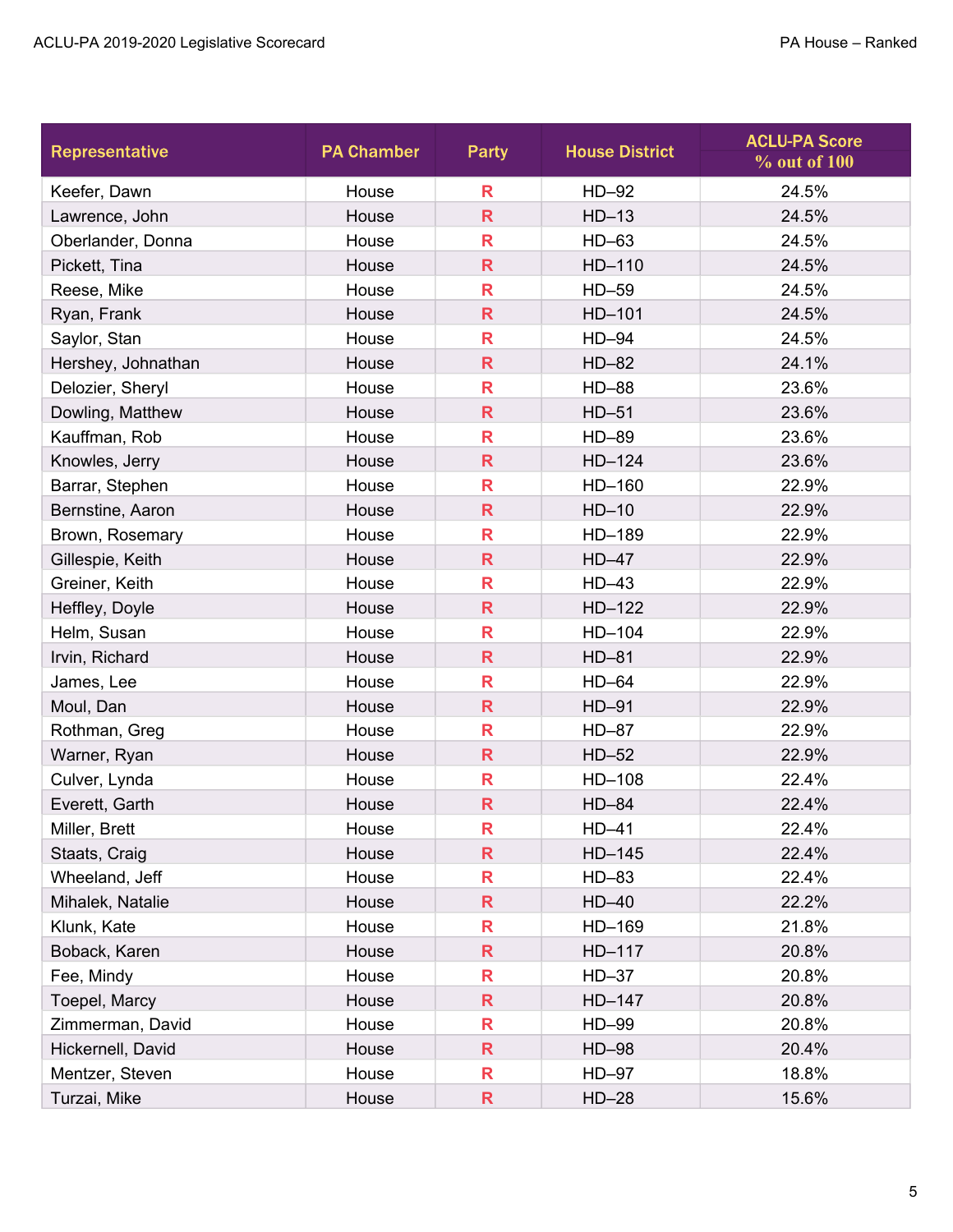| Bill#         | <b>Bill Subject</b>                                                 | <b>ACLU-PA</b><br><b>Position</b> | <b>Bill</b><br><b>Progress</b> | Last<br><b>Action</b> | <b>Bill Description</b>                                                                                                                                                                                                                                                                                                                                                                         | <b>ACLU-PA</b><br><b>Issue Area</b>     | <b>ACLU-PA</b><br><b>Bill Page</b>           |
|---------------|---------------------------------------------------------------------|-----------------------------------|--------------------------------|-----------------------|-------------------------------------------------------------------------------------------------------------------------------------------------------------------------------------------------------------------------------------------------------------------------------------------------------------------------------------------------------------------------------------------------|-----------------------------------------|----------------------------------------------|
| <b>HB256</b>  | Penalty enhancement for assault<br>against corrections staff        | Oppose                            | Enacted                        | 7/23/20               | HB 256 would enhance the grading of simple assault from a misdemeanor to a felony and increases an aggravated<br>assault against corrections staff from a second-degree to first-degree felony, punishable by up to 20 years in prison.                                                                                                                                                         | <b>Criminal Justice</b>                 | <b>ACLU-PA Bill Page</b><br><b>HB 256</b>    |
| <b>HB257</b>  | Mandatory consecutive sentences for<br>incarcerated people          | Oppose                            | <b>Crossed Over</b>            | 12/26/19              | HB 257 would add 11 new offenses, including misdemeanors, to the list of offenses that impose mandatory<br>consecutive sentences if those offenses are committed against prison staff by a resident.                                                                                                                                                                                            | <b>Criminal Justice</b>                 | <b>ACLU-PA Bill Page</b><br><b>HB 257</b>    |
| <b>HB276</b>  | Marsy's Law - Victim's rights<br>constitutional amendment           | Oppose                            | <b>Crossed Over</b>            | 6/20/19               | Marsy's Law proposed a crime victims "bill of rights" amendment to the PA Constitution. But the protections it offered<br>victims needlessly and dangerously limited well-established, constitutional due process rights of the accused.                                                                                                                                                        | Criminal Justice.<br>Due Process        | <b>ACLU-PA Bill Page</b><br>Marsy's Law      |
| <b>HB321</b>  | Abortion ban following fetal diagnosis                              | Oppose                            | Vetoed                         | 12/17/19              | HB 321 would unconstitutionally prohibit terminating a pregnancy following a fetal diagnosis of Down syndrome. Any<br>person violating this provision could be charged with a third-degree felony.                                                                                                                                                                                              | Reproductive<br>Freedom                 | <b>ACLU-PA Bill Page</b><br><b>HB 321</b>    |
| <b>HB365</b>  | Eviction without due process                                        | Oppose                            | <b>Crossed Over</b>            | 9/25/19               | HB 365 is intended to prevent illegal trespassing ("squatting"), but would allow police to evict people from residential<br>properties based solely on probable cause, thereby permitting legitimate owners and occupants to be evicted from<br>their residences without basic due process rights.                                                                                              | Due Process,<br><b>Police Practices</b> | <b>ACLU-PA Bill Page</b><br><b>HB 365</b>    |
| <b>HB440</b>  | Record expungement, sealing, and<br>Clean Slate expansion           | Support                           | Enacted                        | 10/29/20              | For people who have been pardoned, HB 440 would require that those criminal charges be automatically sealed. For<br>those fully acquitted, those charges would be automatically expunged from their record. The bill would also expand<br>PA's Clean Slate law by removing the obligation to pay outstanding court fines and costs (except restitution) before<br>eligible cases can be sealed. | <b>Criminal Justice</b>                 | <b>ACLU-PA Bill Page</b><br><b>HB 440</b>    |
| <b>HB503</b>  | Expansion of "tender years" hearsay<br>exception                    | Oppose                            | <b>Crossed Over</b>            | 4/22/19               | HB 503 would create a new hearsay exception to allow out-of-court statements from victims or witnesses — of any<br>age - diagnosed with an intellectual disability or autism to be admissible as evidence in criminal or civil trials. The<br>Tender Years Hearsay Act currently permits hearsay to be admitted only for those 12 years and younger.                                            | Criminal Justice,<br>Due Process        | <b>ACLU-PA Bill Page</b><br>HB 503 + HB 505  |
| <b>HB505</b>  | Expansion of "tender years" hearsay<br>exception                    | Oppose                            | <b>Crossed Over</b>            | 4/22/19               | Pennsylvania's Tender Years Hearsay Act allows out-of-court statements made by individuals 12 years of age or<br>younger to be entered into evidence under specific conditions. HB 505 would significantly expand the list of offenses<br>for which hearsay statements may be admitted, further eroding due process rights of the accused.                                                      | Criminal Justice.<br>Due Process        | <b>ACLU-PA Bill Page</b><br>HB 503 + HB 505  |
| <b>HB726</b>  | Mandatory minimum sentence for<br>offenses committed with firearms  | Oppose                            | <b>Crossed Over</b>            | 1/23/20               | HB 726 would require five-year mandatory minimum sentences for those who possess a firearm or a replica of a<br>firearm while committing a "crime of violence" and would require that these sentences run consecutively (back-to-<br>back) with any other sentence the court imposes.                                                                                                           | Criminal Justice                        | <b>ACLU-PA Bill Page</b><br><b>HB 726</b>    |
| <b>HB916</b>  | DUI penalty enhancements and<br>electronic monitoring (Deana's Law) | Oppose                            | <b>Crossed Over</b>            | 11/20/20              | HB 916 would mandate electronic surveillance of people before they have been convicted of a crime, would punish<br>people who are too poor to pay monitoring costs, would impose mandatory consecutive sentences, and would further<br>expand excessive penalties for DUI-related offenses.                                                                                                     | Criminal Justice,<br>Privacy            | <b>ACLU-PA Bill Page</b><br><b>HB 916</b>    |
| <b>HB1170</b> | E-Verify for construction industry                                  | Oppose                            | Enacted                        | 10/7/19               | HB 1170 would expand mandatory E-Verify to the construction industry in Pennsylvania. It would impose<br>unnecessary burdens on construction workers and businesses and would contribute to a massive government<br>database of workers' information that could be used to facilitate additional forms of data surveillance.                                                                    | Immigrants'<br>Rights, Privacy          | <b>ACLU-PA Bill Page</b><br><b>HB 1170</b>   |
| <b>HB1477</b> | Occupational licensure reform                                       | Support                           | <b>Crossed Over</b>            | 1/15/20               | HB 1477 would ensure that individuals with a criminal record are not automatically excluded from earning an<br>occupational license simply because of their criminal history.                                                                                                                                                                                                                   | <b>Criminal Justice</b>                 | <b>ACLU-PA Bill Page</b><br>SB 637 + HB 1477 |
| <b>HB1538</b> | Delay of parole hearings                                            | Oppose                            | Enacted                        | 11/25/20              | Under current law, people are entitled to parole consideration once a year, except in very limited cases. HB 1538<br>would add 13 new offenses to this statute, which would require people convicted of those offenses to wait three<br>years (instead of one year) to reapply for parole if parole was previously denied.                                                                      | Criminal Justice,<br>Due Process        | <b>ACLU-PA Bill Page</b><br><b>HB 1538</b>   |
| <b>HB1555</b> | Probation reform                                                    | Oppose                            | In Committee                   | 10/1/20               | As filed, HB 1555 would have reformed how long Pennsylvanians stay on probation, eliminated some of the most<br>burdensome conditions of probation, and reduced the amount of time served in prison for probation violations. But as<br>amended, HB 1555 unravels all those reforms and in some cases, makes the probation system in PA worse.                                                  | <b>Criminal Justice</b>                 | <b>ACLU-PA Bill Page</b><br><b>HB 1555</b>   |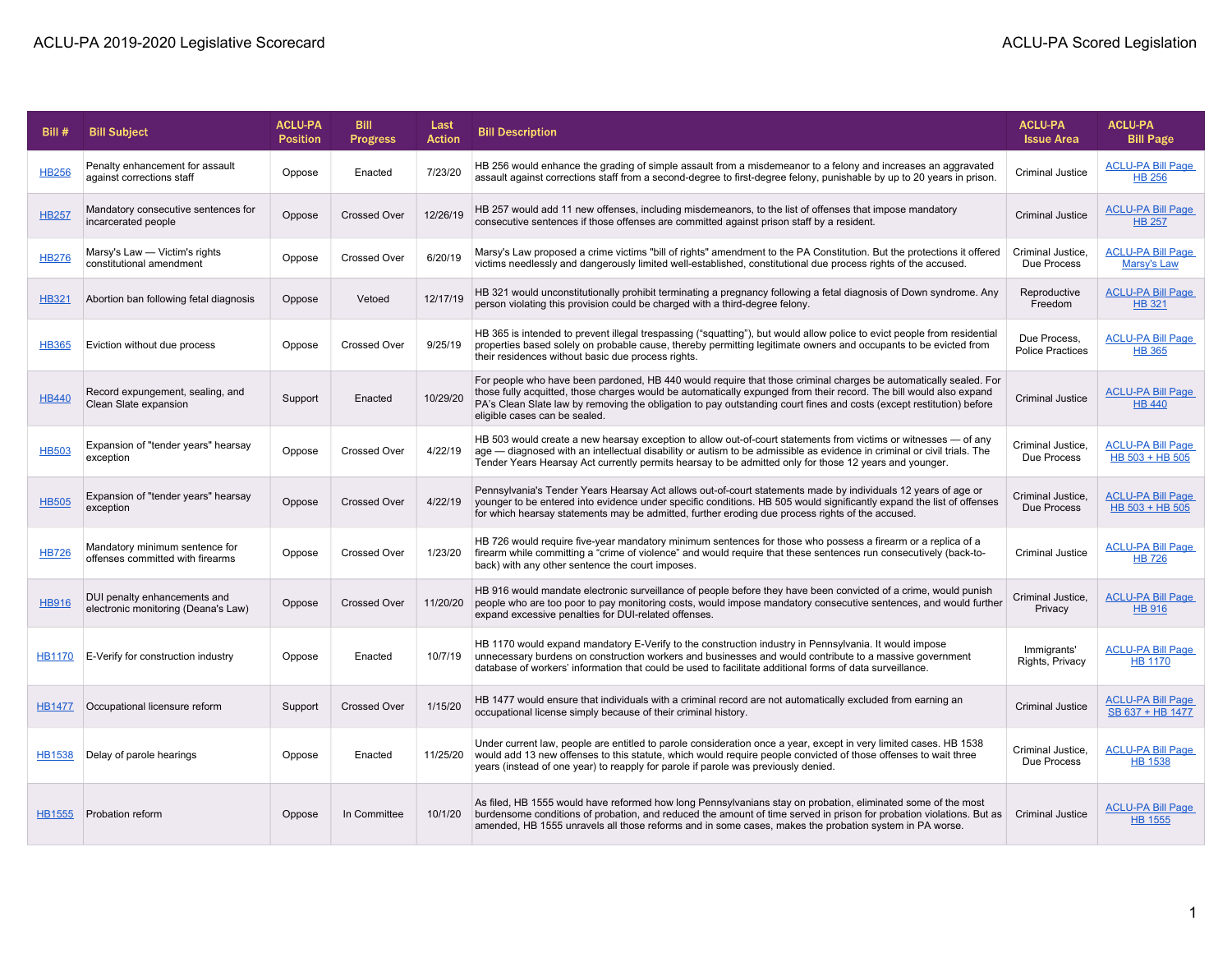| Bill#         | <b>Bill Subject</b>                                                     | <b>ACLU-PA</b><br><b>Position</b> | <b>Bill</b><br><b>Progress</b> | Last<br><b>Action</b> | <b>Bill Description</b>                                                                                                                                                                                                                                                                                                                                                                                                                                                                                                             | <b>ACLU-PA</b><br><b>Issue Area</b> | <b>ACLU-PA</b><br><b>Bill Page</b>         |
|---------------|-------------------------------------------------------------------------|-----------------------------------|--------------------------------|-----------------------|-------------------------------------------------------------------------------------------------------------------------------------------------------------------------------------------------------------------------------------------------------------------------------------------------------------------------------------------------------------------------------------------------------------------------------------------------------------------------------------------------------------------------------------|-------------------------------------|--------------------------------------------|
| <b>HB1780</b> | Exempts volunteer EMS and fire<br>companies from right to know requests | Oppose                            | <b>Crossed Over</b>            | 9/8/20                | HB 1780 would exempt the records of a volunteer fire, EMS, or rescue company from access under the Right to<br>Know Law.                                                                                                                                                                                                                                                                                                                                                                                                            | Open Government                     | <b>ACLU-PA Bill Page</b><br><b>HB 1780</b> |
| <b>HB1827</b> | Penalty enhancements for aiding or<br>causing suicide (Shawn's Law)     | Oppose                            | <b>Crossed Over</b>            | 5/25/20               | HB 1827 would enhance the penalty for causing or aiding suicide when the person who died by suicide is under 18<br>years old or has an intellectual disability from a second-degree to first-degree felony, which is punishable by up to 20<br>years in prison. Causing or aiding suicide is already heavily penalized under current law and there is nothing in the<br>bill that requires a person to know that the person is under 18 years old or has an intellectual disability.                                                | <b>Criminal Justice</b>             | <b>ACLU-PA Bill Page</b><br><b>HB 1827</b> |
| <b>HB1841</b> | Police disciplinary database                                            | Support                           | Enacted                        | 7/14/20               | HB 1841 would mandate background reporting and investigations for prospective law enforcement applicants and<br>requires that those records are maintained in an electronic database. The database is accessible to law enforcement<br>agencies to screen potential officers before hiring, which may help reduce the number of problematic and abusive<br>police officers moving easily from one jurisdiction to another.                                                                                                          | <b>Police Practices</b>             | <b>ACLU-PA Bill Page</b><br><b>HB 1841</b> |
| <b>HB1850</b> | Reinstates mandatory minimum<br>sentences                               | Oppose                            | In Committee                   | 10/21/20              | Decades of research shows that mandatory sentences don't work — they increase prison populations and costs<br>without deterring or reducing crime. HB 1850 would reinstate previously invalidated mandatory minimum sentences<br>in PA for numerous, non-drug related offenses.                                                                                                                                                                                                                                                     | <b>Criminal Justice</b>             | <b>ACLU-PA Bill Page</b><br><b>HB 1850</b> |
| <b>HB1851</b> | Mandatory minimum sentences for<br>offenses committed with firearms     | Oppose                            | In Committee                   | 10/19/20              | Decades of research shows that mandatory sentences don't work - they increase prison populations and costs<br>without deterring or reducing crime. HB 1851 would create new mandatory minimum penalties for people who<br>possess a firearm and have certain prior felony convictions, no matter how old the prior felony conviction is. The<br>provisions of this bill are so punitive that the estimated costs to incarcerate people under its penalties were \$67.2<br>million after 5 years and \$366.4 million after 10 years. | <b>Criminal Justice</b>             | <b>ACLU-PA Bill Page</b><br><b>HB 1851</b> |
| <b>HB1852</b> | Mandatory consecutive sentences                                         | Oppose                            | In Committee                   | 10/21/20              | Decades of research shows that mandatory sentences don't work — they increase prison populations and costs<br>without deterring or reducing crime. HB 1852 would require mandatory sentences for a "crime of violence" to run<br>consecutively with any other sentence for a crime of violence that involves a different victim, even if the crime stems<br>from the same criminal event.                                                                                                                                           | <b>Criminal Justice</b>             | <b>ACLU-PA Bill Page</b><br><b>HB 1852</b> |
| <b>HB1855</b> | Mandatory parole postponement<br>(Markie's Law)                         | Oppose                            | <b>Crossed Over</b>            | 9/22/20               | HB 1855 would keep people needlessly incarcerated by delaying consideration of parole by adding a mandatory 12-<br>24 months to a person's minimum date of release, depending on the offense.                                                                                                                                                                                                                                                                                                                                       | <b>Criminal Justice</b>             | <b>ACLU-PA Bill Page</b><br><b>HB 1855</b> |
| <b>HB1890</b> | Disposition of fetal remains                                            | Oppose                            | <b>Crossed Over</b>            | 11/22/19              | HB 1890 would mandate hospitals or clinics to arrange for ritual disposal (via burial or cremation) of all medical<br>tissue from a miscarriage or abortion, no matter how early in the pregnancy. Current law already requires the bill's<br>procedures for pregnancies that end after 16 weeks. By requiring ritual disposal before 16 weeks gestation, HB 1890<br>dangerously expands the definition of a fetus, violates a woman's privacy, and imposes undue burdens on women,<br>their doctors, and medical facilities.       | Reproductive<br>Freedom             | <b>ACLU-PA Bill Page</b><br><b>HB 1890</b> |
| <b>HB1910</b> | Police training and PTSD screening                                      | Support                           | Enacted                        | 7/14/20               | HB 1910 would provide training to officers on interacting with individuals of diverse racial, ethnic and economic<br>backgrounds; implicit bias training; recognizing and reporting child abuse; and annual training on the use of<br>appropriate force. In addition, the bill would require police officers to be tested for post-traumatic stress disorder<br>every two years and within 30 days of any lethal use-of-force incident.                                                                                             | <b>Police Practices</b>             | <b>ACLU-PA Bill Page</b><br><b>HB 1910</b> |
| <b>HB2056</b> | Aggravated assault against people with<br>disabilities (Cody's Law)     | Oppose                            | <b>Crossed Over</b>            | 5/25/20               | HB 2056 would eliminate the requirement to cause or attempt to cause "serious bodily injury" and allow prosecutors<br>to charge an assault as aggravated whenever a simple assault is committed against a person with a physical or<br>intellectual disability. In other words, it treats a simple assault as aggravated, increasing the penalties from up to 2<br>years in prison for a second-degree misdemeanor to up to 10 years for a second-degree felony.                                                                    | <b>Criminal Justice</b>             | <b>ACLU-PA Bill Page</b><br><b>HB 2056</b> |
| <b>HB2342</b> | Expansion of "tender years" hearsay<br>exception                        | Oppose                            | <b>Crossed Over</b>            | 6/29/20               | Pennsylvania's Tender Years Hearsay Act is a hearsay exception that allows out-of-court statements made by<br>individuals 12 years of age or younger to be entered into evidence under specific conditions. HB 2342 would<br>uniformly expand the Tender Years Hearsay Act to allow the introduction of hearsay statements made by people 16<br>years of age or younger, further eroding the due process right to confront one's accuser.                                                                                           | Criminal Justice,<br>Due Process    | <b>ACLU-PA Bill Page</b><br><b>HB 2342</b> |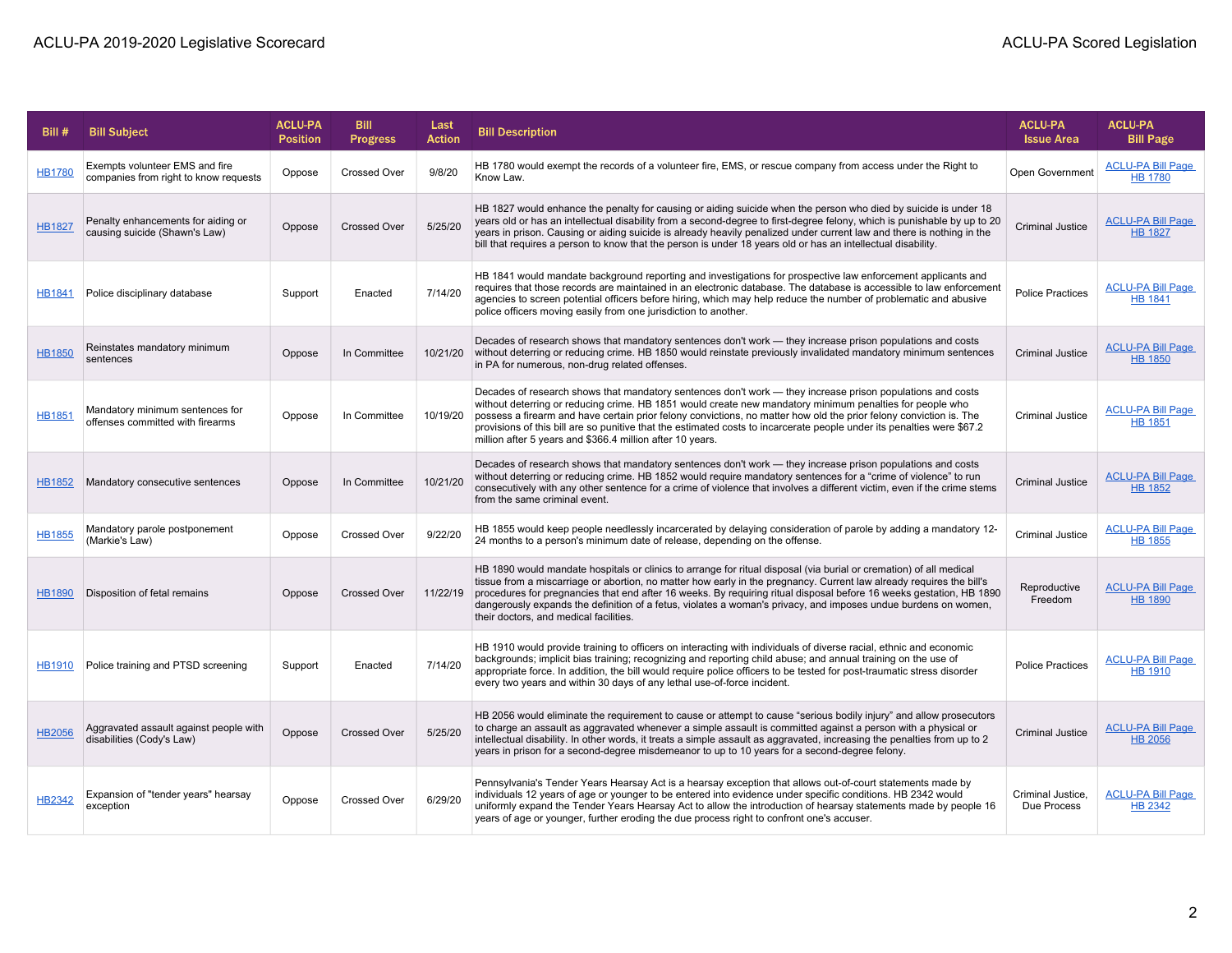| Bill#         | <b>Bill Subject</b>                                                   | <b>ACLU-PA</b><br><b>Position</b> | <b>Bill</b><br><b>Progress</b> | Last<br><b>Action</b> | <b>Bill Description</b>                                                                                                                                                                                                                                                                                                                                                                                                                                                                              | <b>ACLU-PA</b><br><b>Issue Area</b> | <b>ACLU-PA</b><br><b>Bill Page</b>         |
|---------------|-----------------------------------------------------------------------|-----------------------------------|--------------------------------|-----------------------|------------------------------------------------------------------------------------------------------------------------------------------------------------------------------------------------------------------------------------------------------------------------------------------------------------------------------------------------------------------------------------------------------------------------------------------------------------------------------------------------------|-------------------------------------|--------------------------------------------|
| HB2463        | Right to Know access during disaster<br>declarations                  | Support                           | Enacted                        | 7/27/20               | HB 2463 would ensure that the Right to Know Law remains in effect during disaster declarations. The bill would<br>require commonwealth agencies to continue to follow procedures established by the Office of Open Records, even if<br>they are otherwise closed due to the emergency declaration.                                                                                                                                                                                                   | Open Government                     | <b>ACLU-PA Bill Page</b><br><b>HB 2463</b> |
| <b>HB2530</b> | Religious restrictions during disaster<br>declarations                | Oppose                            | <b>Crossed Over</b>            | 10/2/20               | HB 2530 would amend Pennsylvania's Religious Freedom Protection Act to prevent any order under a disaster<br>declaration from restricting religious assembly. While the ACLU-PA would not normally oppose a protection of<br>religious exercise, this bill attempts to establish religious assembly as an absolute right, which would likely violate<br>both the U.S. and Pennsylvania constitutions.                                                                                                | <b>Religious Liberty</b>            | <b>ACLU-PA Bill Page</b><br><b>HB 2530</b> |
| HB2626        | Election administration                                               | Oppose                            | <b>Crossed Over</b>            | 9/9/20                | HB 2626 would include some beneficial updates to the recent election reforms under Act 77 of 2019. But it would<br>also implement last minute changes before the 2020 general election, including eliminating ballot drop boxes,<br>allowing out-of-county PA electors to serve as poll watchers, and moving the deadline to request an absentee or mail<br>ballot a week earlier, creating needless confusion and potential disenfranchisement of voters.                                           | <b>Voting Rights</b>                | <b>ACLU-PA Bill Page</b><br><b>HB 2626</b> |
| <b>HR1032</b> | House Select Committee on Election<br>Integrity                       | Oppose                            | In Committee                   | 10/19/20              | HR 1032 would create a House select committee with subpoena power, charged with investigating, reviewing and<br>making recommendations concerning the regulation and conduct of the 2020 general election. The powers delegated<br>to this select committee were broad and its provisions poorly defined, creating a dangerous mechanism for legislative<br>election interference.                                                                                                                   | <b>Voting Rights</b>                | <b>ACLU-PA Bill Page</b><br><b>HR 1032</b> |
| <b>HR1100</b> | Legislative audit of 2020 general<br>election                         | Oppose                            | Enacted                        | 11/19/20              | HR 1100 would direct the Legislative Budget and Finance Committee to coordinate an audit of ballots canvassed in<br>the 2020 general election. While the ACLU-PA strongly supports measures that ensure greater transparency and<br>accuracy in election tallies, this rushed resolution would not only duplicate elements of existing audits, but its<br>parameters appear to be constructed to "prove" a pre-determined outcome.                                                                   | <b>Voting Rights</b>                | <b>ACLU-PA Bill Page</b><br><b>HR 1100</b> |
| <b>SB14</b>   | Probation reform                                                      | Oppose                            | Crossed Over                   | 7/22/20               | As amended, SB 14 would change current law in ways that risk making probation worse in Pennsylvania by making it<br>easier for judges to incarcerate people after revoking their probation, increasing the length of incarceration for<br>technical violations, and allowing judges to keep people on probation indefinitely, including those who are too poor to<br>pay their restitution in full.                                                                                                  | <b>Criminal Justice</b>             | <b>ACLU-PA Bill Page</b><br><b>SB 14</b>   |
| <b>SB351</b>  | Expansion of protected employment<br>under aggravated assault statute | Oppose                            | Enacted                        | 7/1/20                | SB 351 would add "health practitioner or technician" to the list of 38 officers or employees to Pennsylvania's<br>aggravated assault statute, which grades a simple assault as aggravated. Ceaselessly expanding this list would all<br>but render the offense of simple assault meaningless. It metes out greater punishment based not on the intent or<br>severity of the assault, but rather on the employment status of the victim.                                                              | <b>Criminal Justice</b>             | <b>ACLU-PA Bill Page</b><br><b>SB 351</b>  |
| <b>SB421</b>  | Comprehensive voting reform                                           | Support                           | Enacted                        | 10/31/19              | SB 421 would make the most significant (and badly needed) reforms to Pennsylvania's election code in decades.<br>Some of the bill's most important changes include: providing more time for people to register to vote and to request a<br>mail ballot before each election; expanding ballot access by permitting vote-by-mail; and allocating \$90 million to<br>ensure each county uses voting machines with a voter-verified paper trail.                                                        | <b>Voting Rights</b>                | <b>ACLU-PA Bill Page</b><br><b>SB 421</b>  |
| <b>SB459</b>  | Police use of force reporting                                         | Oppose                            | <b>Crossed Over</b>            | 6/29/20               | Currently there is no requirement to collect or report data on police use of force incidents. While SB 459 would<br>require some minimal reporting, the use of force report would tell us nothing about the officers responsible, which<br>departments they work for, and who was subjected to the use of force. SB 459 does not require public disclosure of<br>the data. It offers neither transparency nor accountability, and as a result — and by any metric — it fails as a reform<br>measure. | <b>Police Practices</b>             | <b>ACLU-PA Bill Page</b><br><b>SB 459</b>  |
| <b>SB469</b>  | Expansion of "tender years" hearsay<br>exception                      | Oppose                            | Enacted                        | 6/28/19               | SB 469 would create a new hearsay exception to allow out-of-court statements from victims or witnesses - of any<br>age — diagnosed with an intellectual disability or autism to be admissible as evidence in criminal or civil trials. The<br>Tender Years Hearsay Act currently permits hearsay to be admitted only for those 12 years and younger.                                                                                                                                                 | Criminal Justice,<br>Due Process    | <b>ACLU-PA Bill Page</b><br><b>SB 469</b>  |
| <b>SB479</b>  | Expansion of "tender years" hearsay<br>exception                      | Oppose                            | Enacted                        | 6/28/19               | Pennsylvania's Tender Years Hearsay Act allows out-of-court statements made by individuals 12 years of age or<br>younger to be entered into evidence under specific conditions. SB 479 would significantly expand the list of offenses<br>for which hearsay statements may be admitted, further eroding due process rights of the accused.                                                                                                                                                           | Criminal Justice,<br>Due Process    | <b>ACLU-PA Bill Page</b><br><b>SB 479</b>  |